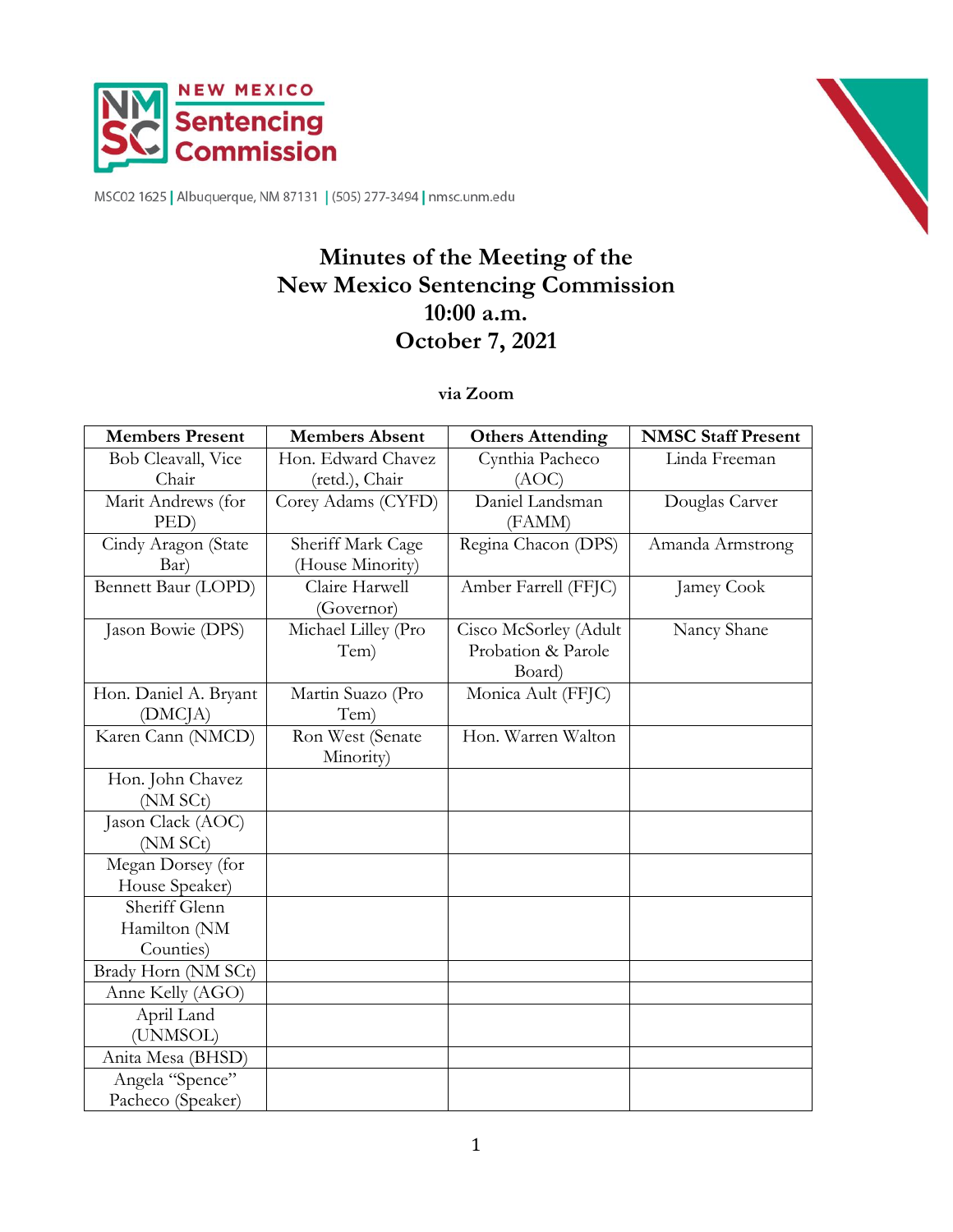| Nina Safier        |  |  |
|--------------------|--|--|
| (Governor)         |  |  |
| David Schmidt (Pro |  |  |
| Tem)               |  |  |
| Hon. Fred T. Van   |  |  |
| Soelen (DMCJA)     |  |  |
| Clint Wellborn     |  |  |
| (NMDAA)            |  |  |
|                    |  |  |

**I. Welcome and Introductions.** The meeting began at 10:03 a.m. Vice Chair Bob Cleavall welcomed members, guests, and staff to the meeting.

**II. Approval of minutes for the August 26, 2021 meeting.** The minutes of the meeting were approved by unanimous vote.

# **III. Staff Report.**

Linda Freeman, Executive Director, New Mexico Sentencing Commission (NMSC), informed the Commission that she had made a presentation to the Legislature's interim Economic Development and Policy Committee on September 14, 2021 as part of a panel concerning private prisons, along with Dr. Brady Horn, a member of the Commission. She also informed the Commission that the Commission's budget hearing in front of the Legislative Finance Committee (LFC) was scheduled for October 28, 2021, and that the annual audit process for the prior fiscal year had begun. Finally, she let the Commission know that a new research scientist, Grace Cairo, had been hired to supplement the research capacity of Commission staff.

### **IV. Report from the Criminal Code Update Committee.**

Committee Chair Angela Pacheco informed the Commission that the committee had formed seven working groups to work on the following areas: child abuse and neglect statutes; sentencing structure; *mens rea*; behavioral health issues as they impact the criminal justice system; race and ethnicity data; homicide statutes; and criminal sexual penetration statutes. Aside from the working group on child abuse statutes, which had begun meeting, she was working to identify chairs for each group. The working groups have a mandate to look at the present criminal statutes, case law, and jury instructions to see how to bring the present statutes up to date or, if necessary in the eyes of the working group members, to suggest modifications to the pertinent statutes. Membership of each working group will represent a broad cross-section of the criminal justice system.

### **V. Approval of Legislation.**

Chair Cleavall introduced this topic by informing the Commission that two of the bills – the adult fines and fees bill, and the medical and geriatric parole bill – were products of the Reform Committee. Reform Committee Chair Pacheco informed the Commission that those two bills had been unanimously approved by the Commission in the previous year. She gave the Commission an overview of how the bills had fared in the prior regular Legislative Session, noting that both bills were awaiting their final chamber vote when the Session ended. She also informed the Commission that initial outreach had been made to the Governor's office, informing them that the Commission hoped to have these bills introduced in the upcoming short Session.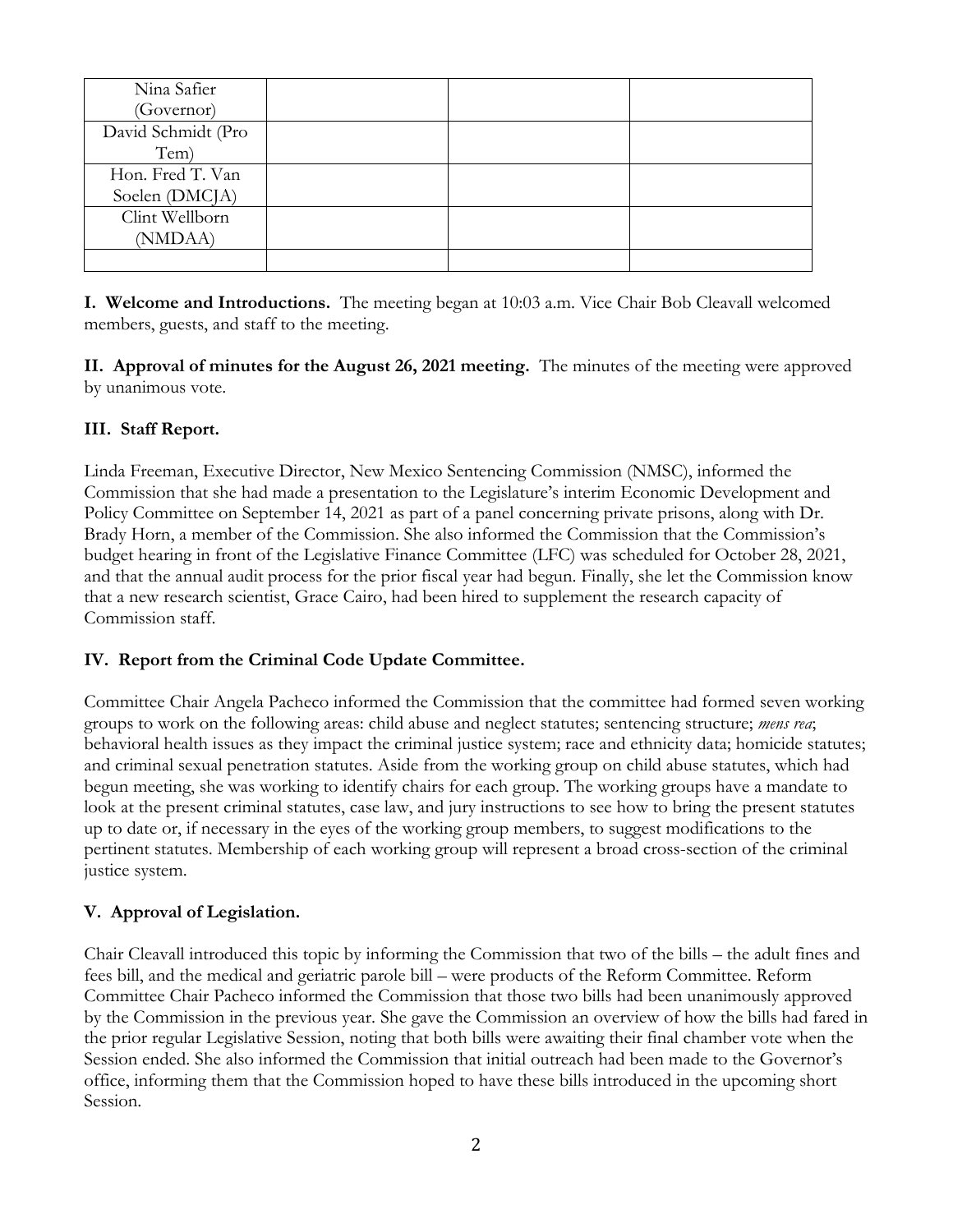### *Medical and geriatric parole bill*

Douglas Carver, Deputy Director, NMSC, introduced this bill, discussing its legislative history in detail, and noting that Senator Bill O'Neill has expressed an interest in continuing to carry this legislation.

Members of the Commission asked questions about and discussed the language concerning inmates convicted for first degree murder; some of the general provisions of the bill; the process that led to consensus on the legislation over the past two years; and the age of eligibility for an application under the process outlined in the legislation.

Upon a motion by April Land, seconded by Dave Schmidt, the bill concerning medical and geriatric parole was approved unanimously.

#### *Adult fines and fees bill*

Deputy Director Carver introduced this bill, discussing its legislative history in detail, including the amendments that had been made to the bill during the Session. Monica Ault, New Mexico Director, Fines and Fees Justice Center, noted that the bill incorporated principles on ability to pay and captures existing case law, especially around the requirement for an ability to pay assessment; she also discussed the provisions that change the determination of prevailing minimum wage, ensure inmates get credit for their full time incarcerated in lieu of payment, ensure that fees are applied once per case (instead of per charge), and the creation of an indigency assumption.

Members of the Commission asked questions about and discussed Section 8 of the bill (concerning the Indigent Defense Act and the imposition of court costs, fines, and fees on indigent persons), especially concerning the fines language in that section and whether this section restricts judicial discretion; how the bill affects county compliance officers; how this legislation would intersect with the proposed Reform Committee working group on fees abolition; language confusion concerning the minimum wage provisions and whether they pertained to the residence of the defendant or the court of adjudication; and how income determination intersected with the privacy interests of defendants, especially with traffic court, as at present many of these cases are handled on open telephone lines with many participants.

Upon a motion by Judge Daniel Bryant, seconded by April Land, the adult fines and fees bill as introduced in the 2021 regular Legislative Session, including Senate Judiciary Committee (SJC) amendments 4 through 9, excluding SJC amendments 1 through 3 and 10, and including language clarifying that the minimum wage determination referred to "where the court is located at the time of adjudication" (in two places), was approved by all members present, with the exception of the AOC, who abstained.

#### *Bill to create a dedicated fund for crime reduction grants*

Deputy Director Carver introduced this bill, noting that creating a dedicated fund for the crime reduction grants would help considerably in tracking the dollars allocated for the grants, and would make the bookkeeping much cleaner, as at present funds for the grants are co-mingled with the Commission's base budget. In addition, it made more sense for the funds to be non-reverting as many jurisdictions struggled to spend all of the monies granted in the time between the grant award and the end of the fiscal year. He informed the Commission that the bill concept had the support of both the Commission's LFC analyst and its Department of Finance and Administration analyst. Executive Director Freeman echoed these comments, and discussed some of the delays that had affected various jurisdictions since the Commission had started awarding crime reduction grants.